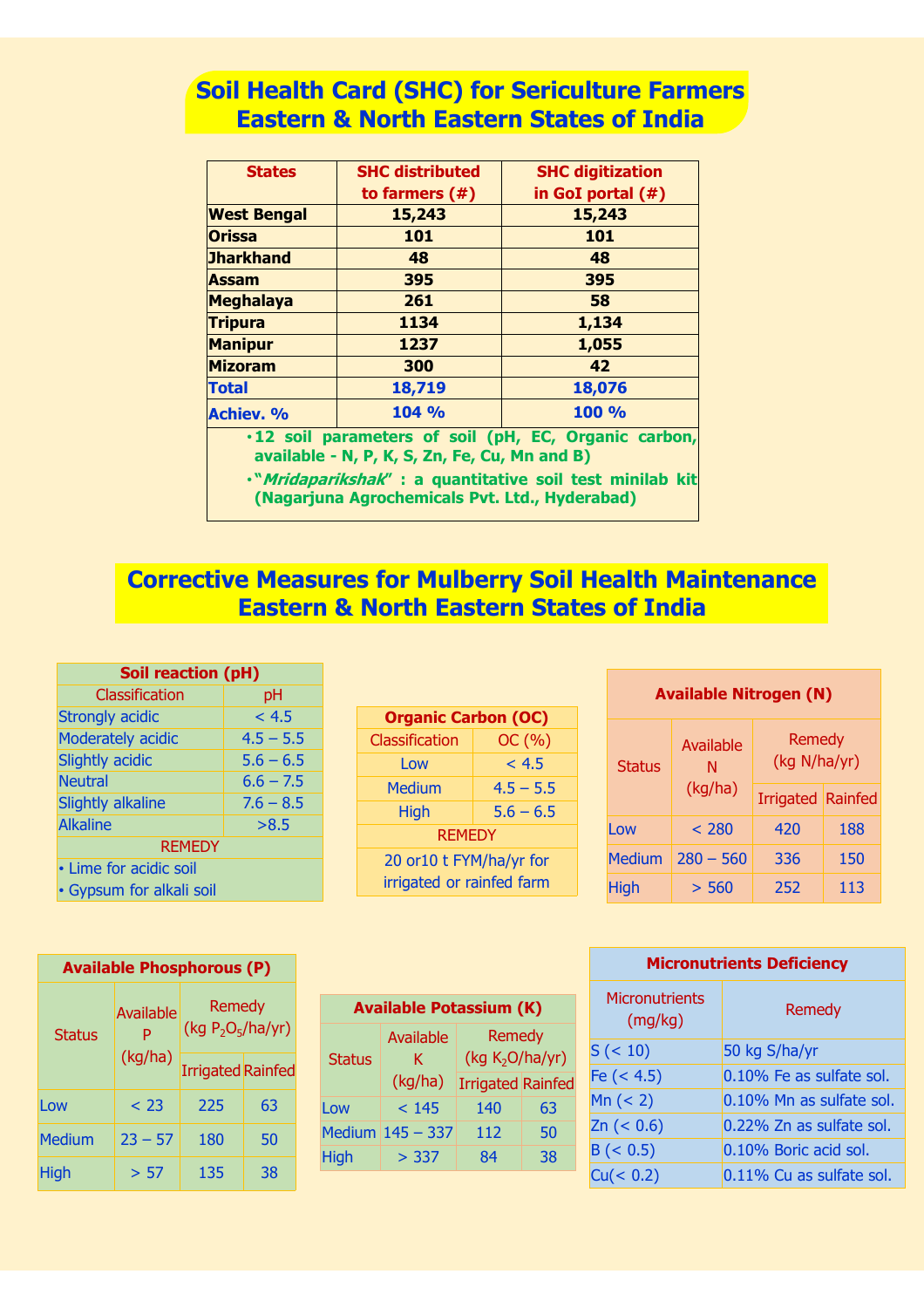## **West Bengal : Mulberry Soil Health Status**



#### **West Bengal : Nutrient Status of Mulberry Growing Soils**

|                             | <b>Places</b>             |                    | <b>EC</b>                   | <b>OC</b>     |               | <b>Available Macronutrients</b> |               | <b>Soil Micronutrients</b> |
|-----------------------------|---------------------------|--------------------|-----------------------------|---------------|---------------|---------------------------------|---------------|----------------------------|
| <b>District</b>             | <b>Block</b>              | pH                 |                             |               | N             | P                               | K             | (Deficient Order)          |
|                             | Nalhati-I (409)           | Acidic             |                             | <b>High</b>   | <b>Medium</b> | <b>High</b>                     | <b>Medium</b> | S > B > Zn > Mn > Cu       |
| <b>Birbhum</b><br>(509)     | Nalhati-II (75)           | Acidic             |                             | <b>High</b>   | <b>Medium</b> | High                            | Low           | $S > Zn = Mn > B = Cu$     |
|                             | Rampurhat-I $&$ II (25)   | Acidic – Neutral   |                             | <b>High</b>   | <b>Medium</b> | <b>High</b>                     | <b>Medium</b> | S > Zn > Mn > B            |
| <b>Kalimpong</b>            | Kalimpong-I (32)          | Acidic             |                             | <b>High</b>   | <b>Medium</b> | <b>High</b>                     | <b>Medium</b> | S > Mn                     |
| (81)                        | Kalimpong-II (49)         | Acidic             |                             | <b>High</b>   | <b>Medium</b> | <b>High</b>                     | <b>Medium</b> | S > Mn                     |
| <b>Malda</b>                | Kaliachak-I (131)         | Alkaline - Neutral |                             | <b>Medium</b> | Low           | <b>Medium</b>                   | Low           | S > Mn > B > Fe > Cu > Zn  |
| (250)                       | Kaliachak-II (110)        | Alkaline – Neutral | <b>Not</b><br><b>Saline</b> | <b>Medium</b> | Low           | <b>Medium</b>                   | Low           | S > Mn > B > Fe > Zn > Cu  |
|                             | Manikchak (9)             | <b>Neutral</b>     |                             | <b>Medium</b> | <b>Medium</b> | <b>Medium</b>                   | Low           | $S = B$                    |
|                             | Domkal (6)                | <b>Alkaline</b>    |                             | <b>Medium</b> | <b>Medium</b> | <b>Medium</b>                   | <b>High</b>   | $S = Mn > B$               |
| <b>Murshidabad</b><br>(263) | Khargram (120)            | Acidic             |                             | <b>Medium</b> | Low           | <b>High</b>                     | <b>Medium</b> | S > B > Zn > Mn            |
|                             | Nabagram (137)            | Acidic – Neutral   |                             | <b>Medium</b> | <b>Medium</b> | High                            | Low           | S > B > Zn > Mn > Fe       |
| <b>Nadia</b>                | Karimpur-I (30)           | Acidic & Alkaline  |                             | <b>High</b>   | <b>Medium</b> | <b>Medium</b>                   | Low           | S > B > Mn > Zn > Fe       |
| (91)                        | Karimpur-II (61)          | Alkaline - Neutral |                             | <b>Medium</b> | Low           | <b>Medium</b>                   | Low           | S > B > Mn > Zn > Fe       |
|                             | <b>West Bengal (1194)</b> | <b>Acidic</b>      | <b>Not</b><br><b>Saline</b> | <b>Medium</b> | <b>Medium</b> | <b>High</b>                     | <b>Low</b>    | S > B > Mn > Zn > Fe > Cu  |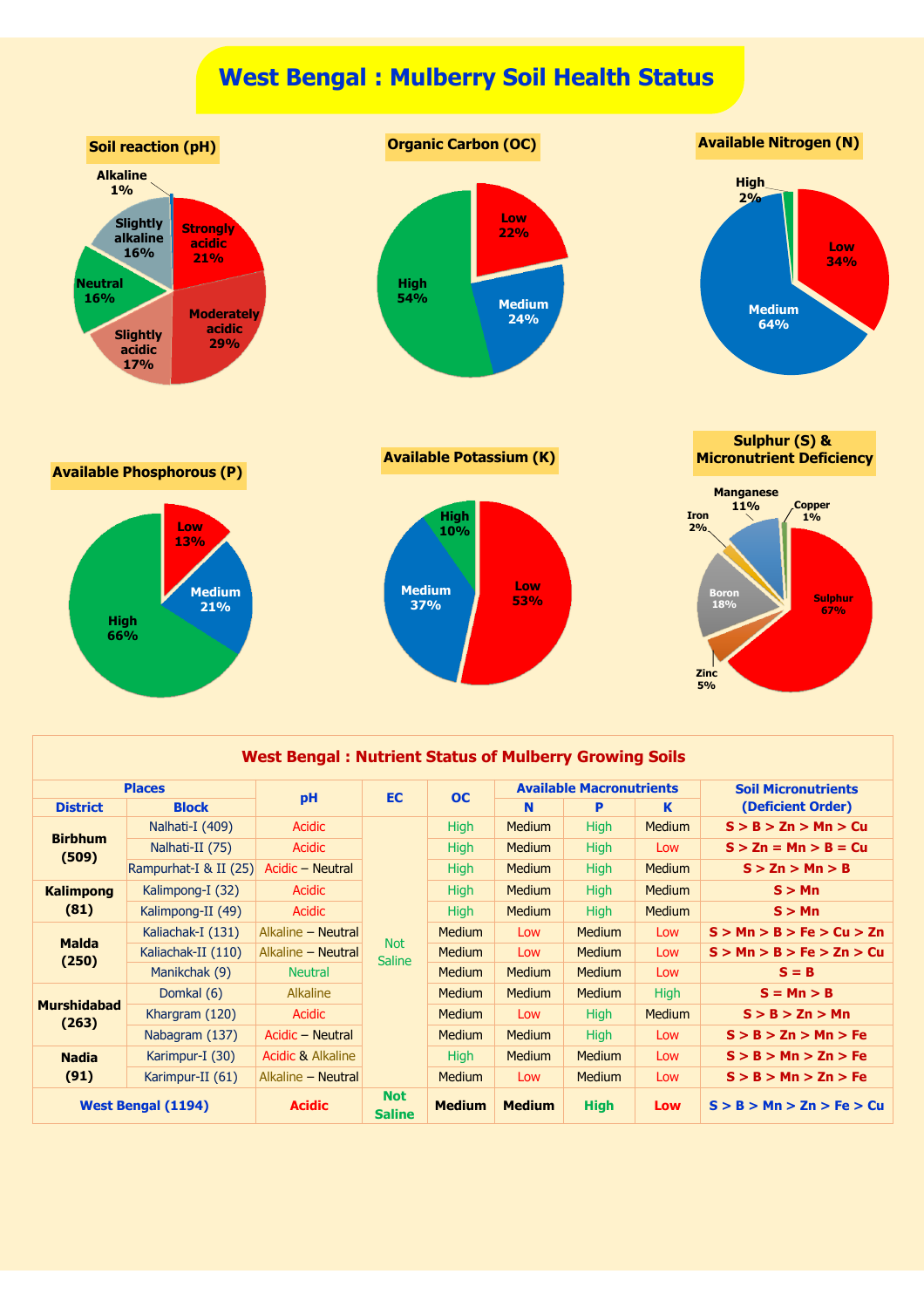# **Orissa : Mulberry Soil Health Status**



| <b>Orissa: Nutrient Status of Mulberry Growing Soils</b> |               |                             |             |        |                      |                            |                   |  |  |
|----------------------------------------------------------|---------------|-----------------------------|-------------|--------|----------------------|----------------------------|-------------------|--|--|
| <b>Available Macronutrients</b><br><b>Places</b><br>OC   |               |                             |             |        |                      | <b>Soil Micronutrients</b> |                   |  |  |
| <b>District</b>                                          | pH            |                             | <b>EC</b>   |        | Þ                    | K                          | (Deficient Order) |  |  |
| Rayagada(78)                                             | <b>Acidic</b> | <b>Not</b>                  | <b>High</b> | Medium | <b>Medium</b>        | Low                        | B > Mn > Fe > Cu  |  |  |
| Koraput (23)                                             | <b>Acidic</b> | <b>Saline</b>               | <b>High</b> | Medium | Low                  | Low                        | B > Fe            |  |  |
| <b>Orissa (101)</b>                                      | <b>Acidic</b> | <b>Not</b><br><b>Saline</b> | <b>High</b> |        | <b>Medium Medium</b> | Low                        | B > Mn > Cu > Fe  |  |  |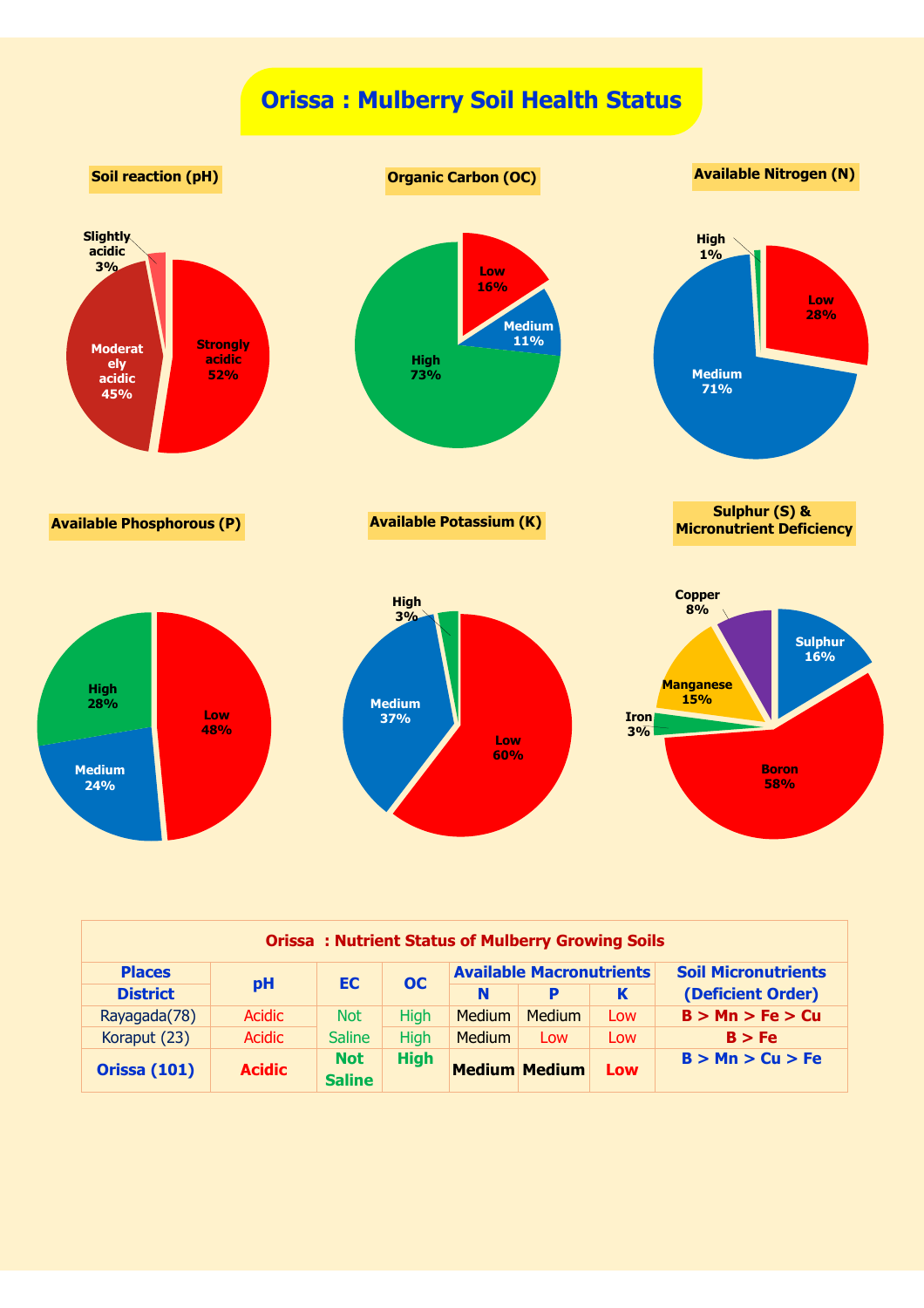# **Jharkhand : Mulberry Soil Health Status**



| <b>Jharkhand: Nutrient Status of Mulberry Growing Soils</b> |                    |                             |               |     |                                 |               |                            |  |  |
|-------------------------------------------------------------|--------------------|-----------------------------|---------------|-----|---------------------------------|---------------|----------------------------|--|--|
| <b>Places</b>                                               |                    | EC.                         |               |     | <b>Available Macronutrients</b> |               | <b>Soil Micronutrients</b> |  |  |
| <b>District</b>                                             | pH                 |                             | <b>OC</b>     | N   | p                               | K             | (Deficient Order)          |  |  |
| Ranchi (3)                                                  | <b>Acidic</b>      |                             | <b>Medium</b> | Low | <b>High</b>                     | Low           | $B = Cu$                   |  |  |
| Lohardaga (11)                                              | Alkaline - Neutral | <b>Not</b>                  | <b>High</b>   | Low | <b>High</b>                     | <b>Medium</b> | B                          |  |  |
| Latehar (23)                                                | Acidic - Neutral   | <b>Saline</b>               | <b>High</b>   | Low | <b>High</b>                     | <b>Medium</b> | $\mathsf{Zn} = \mathsf{B}$ |  |  |
| Gumla $(11)$                                                | Acidic             |                             | <b>High</b>   | Low | <b>High</b>                     | <b>Medium</b> | <b>Zn</b>                  |  |  |
| Jharkhand (48)                                              | <b>Acidic</b>      | <b>Not</b><br><b>Saline</b> | <b>High</b>   | Low | <b>High</b>                     | <b>Medium</b> | $Zn = B > Cu$              |  |  |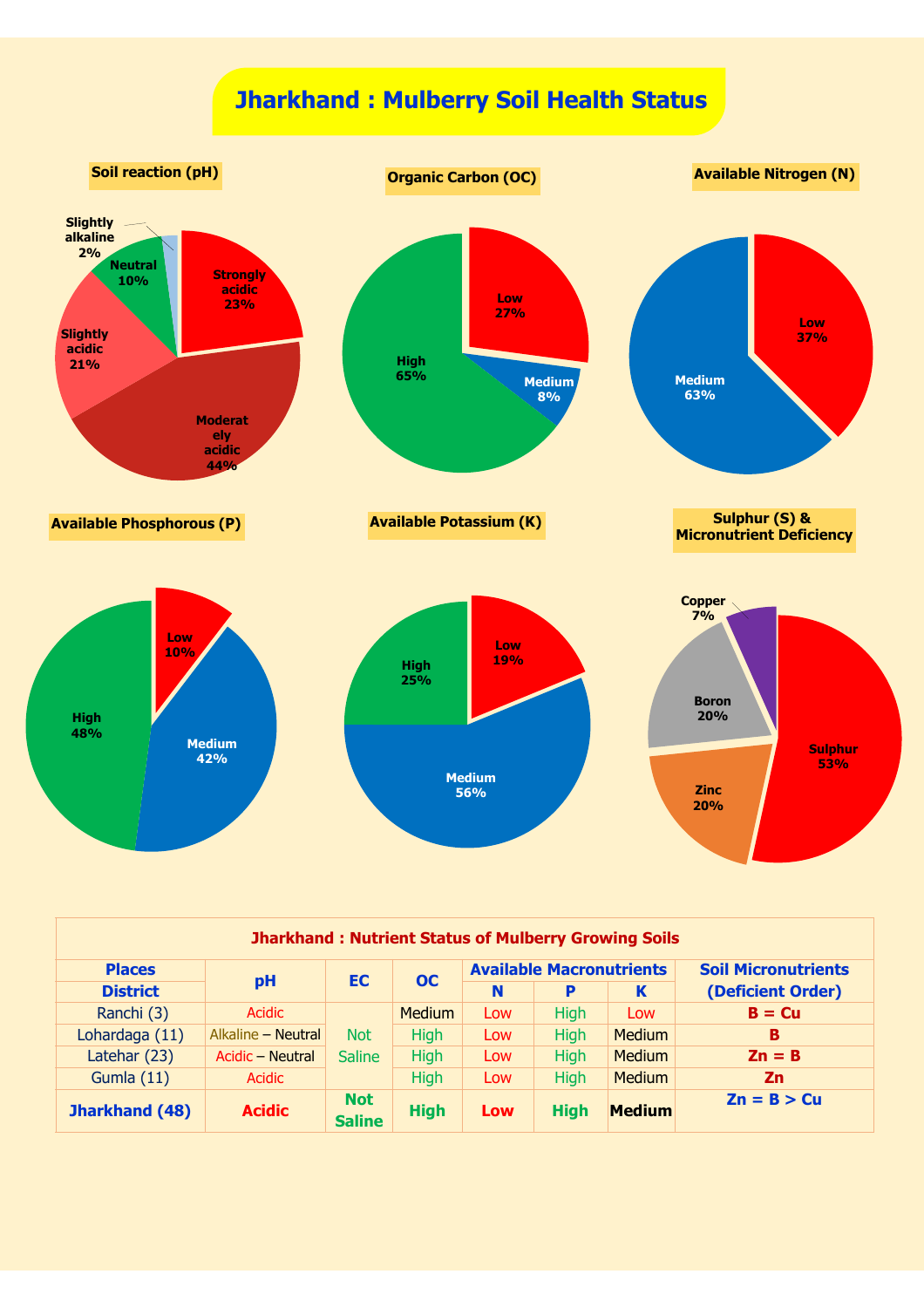# **Assam : Mulberry Soil Health Status**



| <b>Assam: Nutrient Status of Mulberry Growing Soils</b> |                              |                             |                 |               |                                 |             |                            |  |  |
|---------------------------------------------------------|------------------------------|-----------------------------|-----------------|---------------|---------------------------------|-------------|----------------------------|--|--|
| <b>Places</b>                                           |                              |                             | OC<br><b>EC</b> |               | <b>Available Macronutrients</b> |             | <b>Soil Micronutrients</b> |  |  |
| <b>District</b>                                         | pH                           |                             |                 | N             | P                               | K           | (Deficient Order)          |  |  |
| Darrang (99)                                            | Acidic                       |                             | <b>Medium</b>   | Low           | Low                             | Low         | B > Zn > Cu > Mn > Fe      |  |  |
| Golaghat (52)                                           | <b>Acidic &amp; Alkaline</b> | <b>Not</b>                  | <b>Medium</b>   | <b>Medium</b> | <b>Medium</b>                   | <b>High</b> | B > Zn > Mn                |  |  |
| Jorhat (230)                                            | <b>Acidic &amp; Alkaline</b> | <b>Saline</b>               | <b>Medium</b>   | Low           | <b>High</b>                     | Low         | Mn > B > Zn > Fe           |  |  |
| Udalguri (14)                                           | Acidic                       |                             | <b>Medium</b>   | Low           | Low                             | Low         | $\mathsf{Zn} > \mathsf{B}$ |  |  |
| <b>Assam (395)</b>                                      | <b>Acidic</b>                | <b>Not</b><br><b>Saline</b> | <b>Medium</b>   | Low           | <b>Medium</b>                   | Low         | B > Zn > Mn > Cu > Fe      |  |  |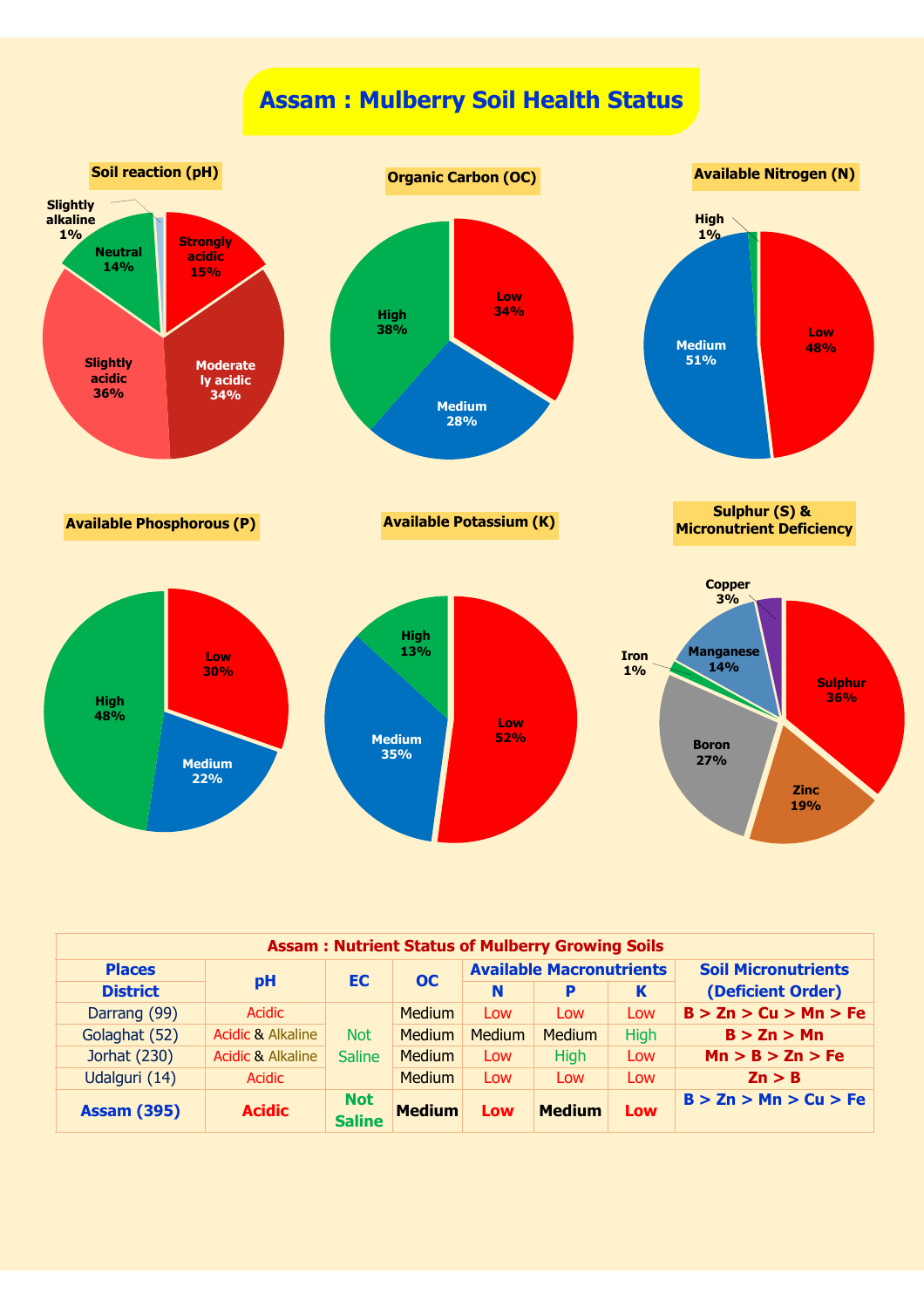



| <b>Meghalaya: Nutrient Status of Mulberry Growing Soils</b> |                        |                |                             |             |                                 |               |     |                            |  |
|-------------------------------------------------------------|------------------------|----------------|-----------------------------|-------------|---------------------------------|---------------|-----|----------------------------|--|
| <b>Places</b>                                               |                        |                |                             |             | <b>Available Macronutrients</b> |               |     | <b>Soil Micronutrients</b> |  |
| <b>District</b>                                             | <b>Block</b>           | pH             | <b>EC</b><br><b>OC</b>      |             | N                               | P             | K   | (Deficient Order)          |  |
| <b>Lunglei</b>                                              | Laskein (83)           | Acidic-Neutral | <b>Not</b>                  | <b>High</b> | <b>Medium</b>                   | <b>Medium</b> | Low | Cu > Zn > B > Fe           |  |
| (23)                                                        | Thadlaskein (122)      | Acidic-Neutral | <b>Saline</b>               | <b>High</b> | <b>Medium</b>                   | <b>Medium</b> | Low | B > Cu > Zn > Fe > Mn      |  |
|                                                             | <b>Meghalaya (205)</b> | <b>Acidic</b>  | <b>Not</b><br><b>Saline</b> | <b>High</b> | <b>Medium</b>                   | <b>Medium</b> | Low | Cu > B > Zn > Fe > Mn      |  |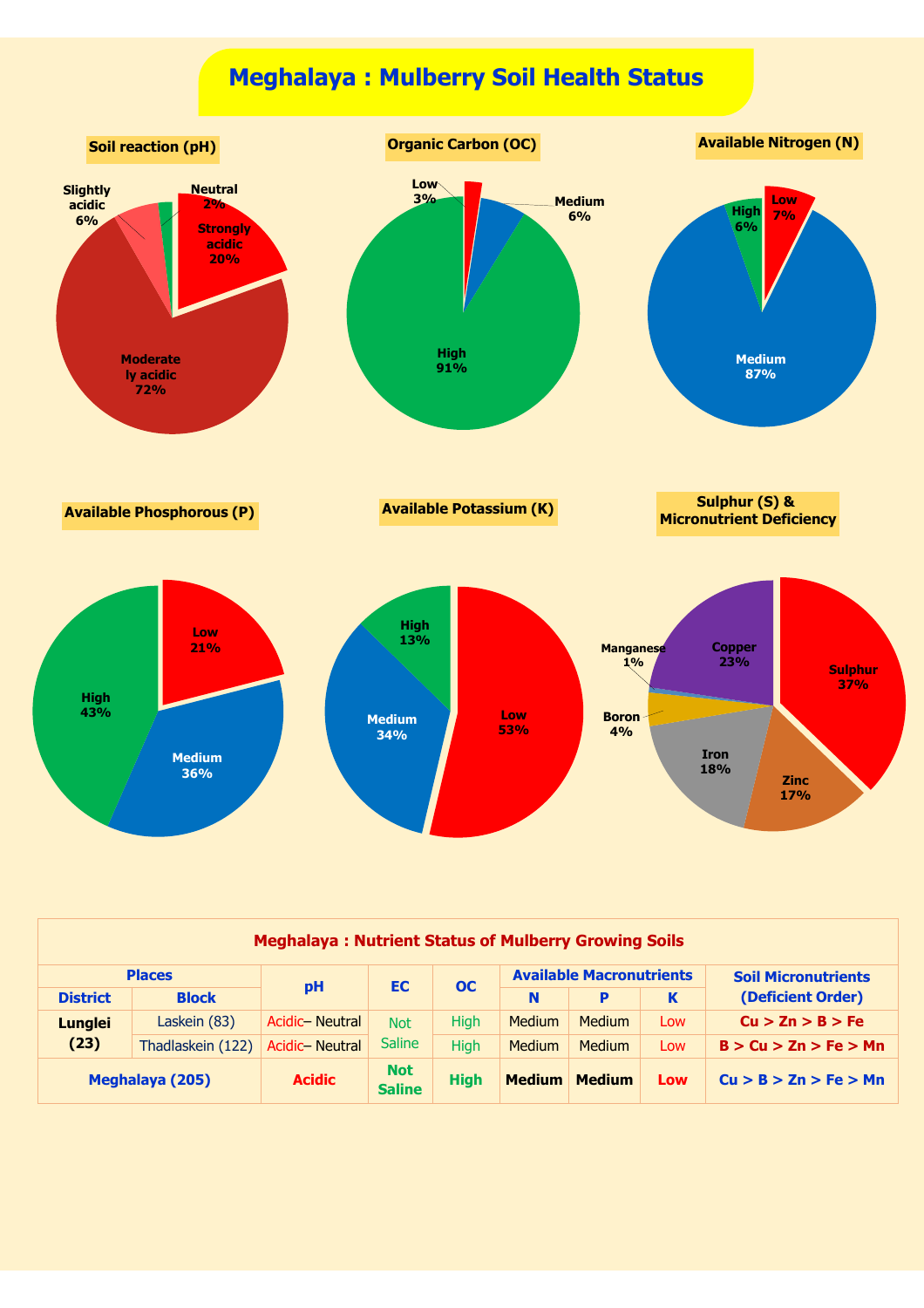

| <b>Manipur: Nutrient Status of Mulberry Growing Soils</b> |                  |                             |             |               |                                 |               |                            |  |
|-----------------------------------------------------------|------------------|-----------------------------|-------------|---------------|---------------------------------|---------------|----------------------------|--|
| <b>Places</b>                                             |                  | EC.                         | <b>OC</b>   |               | <b>Available Macronutrients</b> |               | <b>Soil Micronutrients</b> |  |
| <b>District</b>                                           | pH               |                             |             | N             | P                               | K             | (Deficient Order)          |  |
| Bishnupur (182)                                           | Acidic - Neutral |                             | <b>High</b> | <b>Medium</b> | <b>Medium</b>                   | <b>Medium</b> | B > Zn > Cu                |  |
| Chandel (4)                                               | Acidic           | <b>Not</b><br><b>Saline</b> | <b>High</b> | <b>Medium</b> | Low                             | Low           | Zn > Cu                    |  |
| Churachandpur (3)                                         | Acidic           |                             | <b>High</b> | <b>Medium</b> | <b>Medium</b>                   | <b>Medium</b> | Zn > Cu                    |  |
| Imphal East (280)                                         | Acidic - Neutral |                             | <b>High</b> | <b>Medium</b> | <b>Medium</b>                   | Low           | B > Zn > Cu                |  |
| Imphal West (108)                                         | Acidic-Neutral   |                             | <b>High</b> | <b>Medium</b> | <b>Medium</b>                   | Low           | B > Zn > Cu                |  |
| Thoubal (244)                                             | Acidic-Neutral   |                             | <b>High</b> | <b>Medium</b> | <b>Medium</b>                   | <b>Medium</b> | B > Zn > Cu                |  |
| Ulhrul $(61)$                                             | Acidic-Neutral   |                             | <b>High</b> | <b>Medium</b> | <b>High</b>                     | <b>Medium</b> | Zn > Cu > B                |  |
| <b>Manipur (882)</b>                                      | <b>Acidic</b>    | <b>Not</b><br><b>Saline</b> | <b>High</b> |               | <b>Medium Medium Medium</b>     |               | B > Zn > Cu                |  |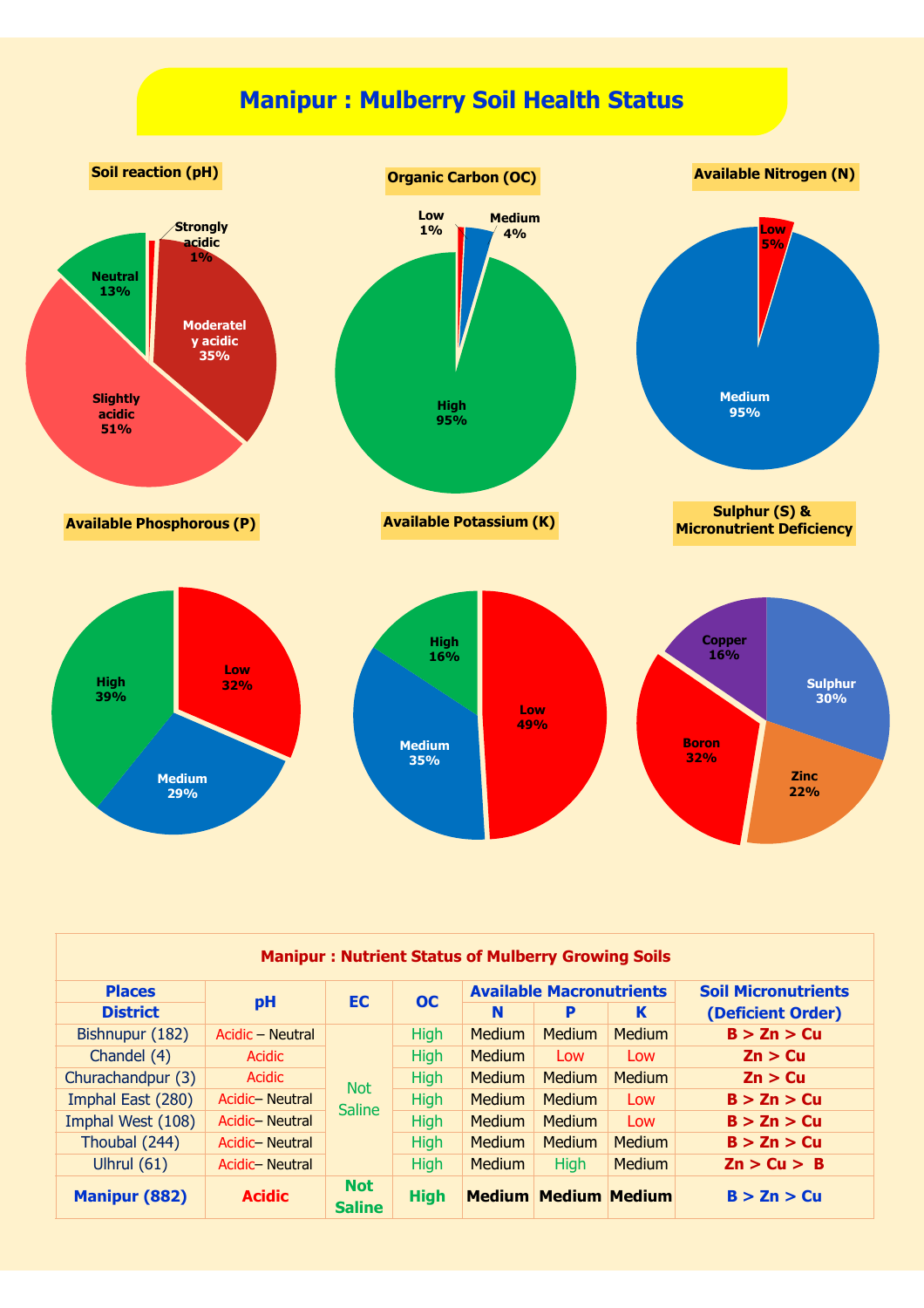

| <b>Tripura: Nutrient Status of Mulberry Growing Soils</b> |                       |                             |               |                                 |               |               |                            |  |
|-----------------------------------------------------------|-----------------------|-----------------------------|---------------|---------------------------------|---------------|---------------|----------------------------|--|
| <b>Places</b>                                             |                       | EC                          | OC            | <b>Available Macronutrients</b> |               |               | <b>Soil Micronutrients</b> |  |
| <b>District</b>                                           | pH                    |                             |               | N                               | P             | K             | (Deficient Order)          |  |
| Dhalai (84)                                               | <b>Acidic</b>         | <b>Not</b><br><b>Saline</b> | <b>High</b>   | <b>Medium</b>                   | <b>Medium</b> | <b>Medium</b> | $B > Zn > Mn = Cu$         |  |
| North Tripura (85)                                        | <b>Acidic</b>         |                             | <b>Medium</b> | Low                             | Low           | Low           | B > Mn > Zn                |  |
| Sepahijala (28)                                           | Acidic - Neutral      |                             | <b>Medium</b> | Low                             | <b>Medium</b> | Low           | в                          |  |
| South Tripura (47)                                        | <b>Acidic-Neutral</b> |                             | <b>Medium</b> | Low                             | <b>Medium</b> | Low           | B > Mn                     |  |
| West Tripura (22)                                         | Acidic                |                             | <b>Medium</b> | Low                             | <b>Medium</b> | Low           | B > Mn                     |  |
| Tripura (266)                                             | <b>Acidic</b>         | <b>Not</b><br><b>Saline</b> | <b>Medium</b> | Low                             | <b>Medium</b> | <b>Low</b>    | B > Mn > Zn > Cu           |  |